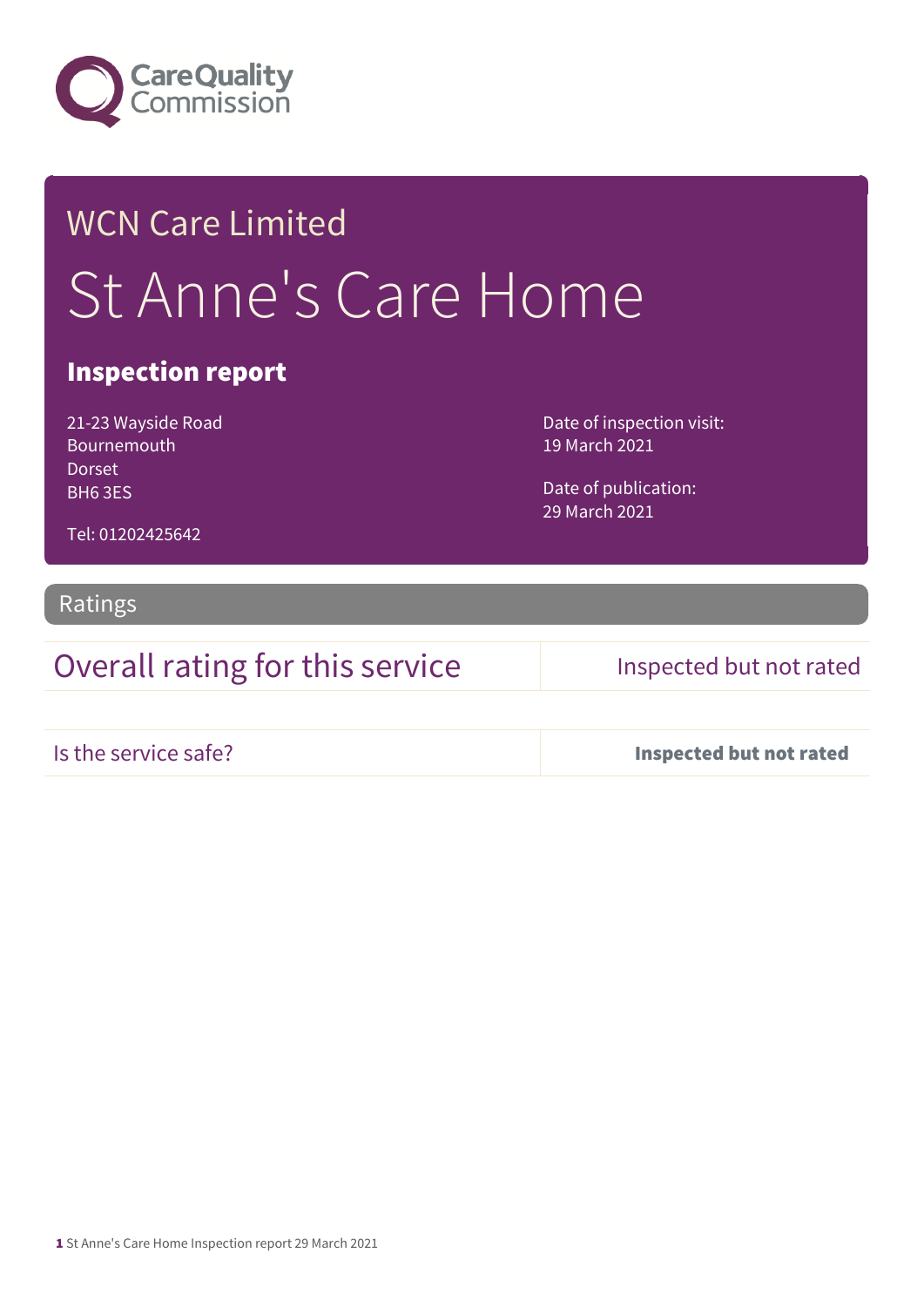## Summary of findings

### Overall summary

St Anne's Nursing Home is a residential care home that can accommodate up to 18 older people. At the time of our inspection there were six people living at the service. Accommodation is provided over two floors serviced by a passenger lift. Communal facilities include a lounge/dining room, specialist bathrooms and level access to a secure garden.

We found the following examples of good practice.

Visitors to St Anne's were protected from risks of catching and preventing infection as arrangements were in line with best practice. Visiting was by appointment only and on arrival a rapid COVID-19 test was carried out which after 30 minutes gave a negative or positive reading. Visitors were given an individually packed Personal Protective Equipment (PPE) pack which reduced the risk of cross contamination. In exceptional circumstances, such as a person being at the end of their life, risk assessments had been completed to enable additional visiting to take place safely.

Infection Prevention and Control policies were up to date and accessible both on the home's website and in paper form. Communication was open and transparent with families and took place in a range of ways including video calls and emails.

People living at the home and staff were participating in regular COVID-19 testing and the vaccination programme. People were involved in decisions and had their consent obtained for testing and vaccination in line with legal requirements. Information had been shared with staff that aimed to address health or cultural issues enabling staff to make informed decisions that were right for them.

PPE and hand sanitiser were available throughout the home and in good supply. The building and equipment were clean and well maintained.

Most people chose to spend all their time in their own room. Risks of social isolation were recognised and understood. We observed staff frequently entering people's rooms and enjoying time with them.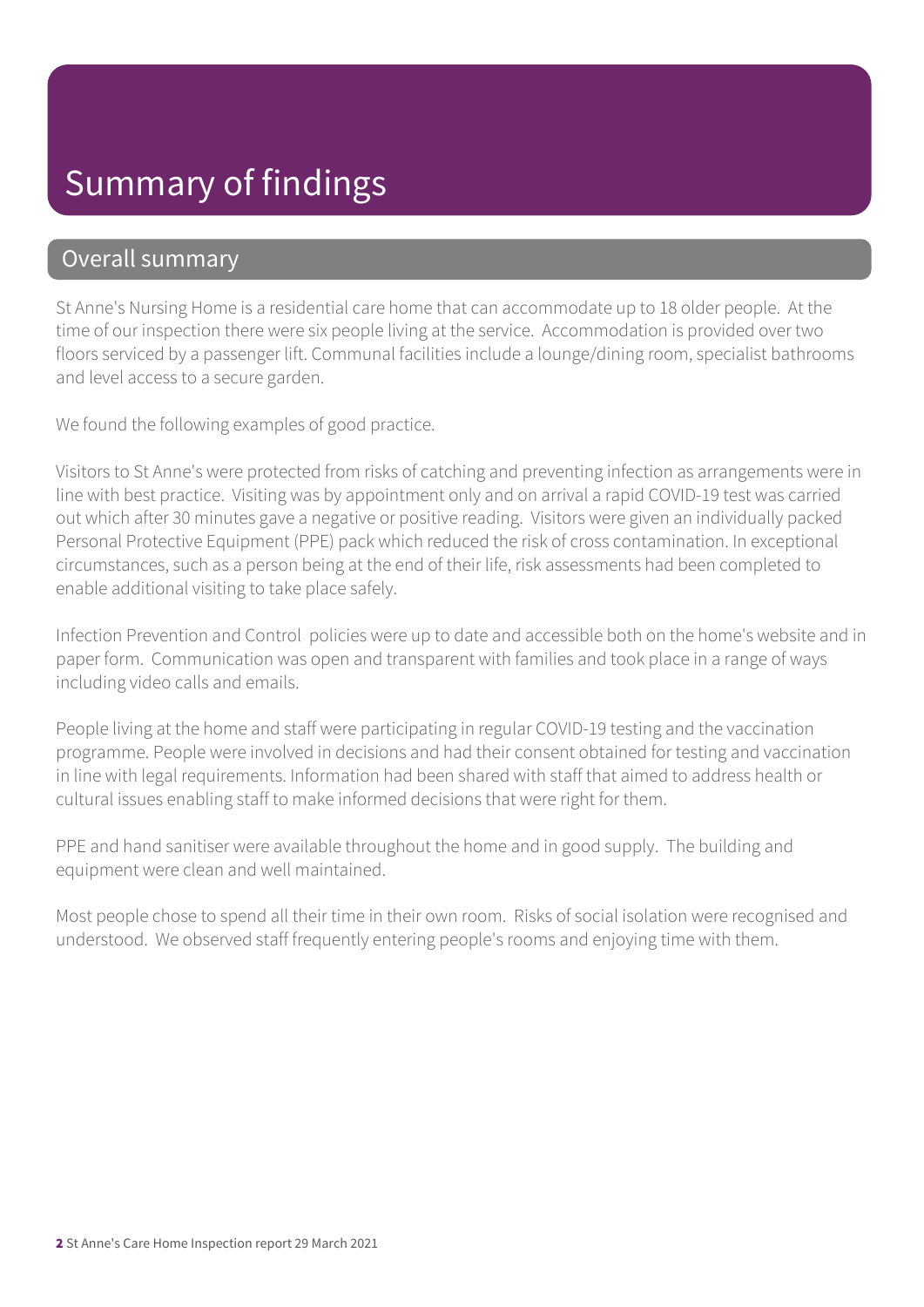### The five questions we ask about services and what we found

We always ask the following five questions of services.

Further information is in the detailed findings below.

Is the service safe? Inspected but not rated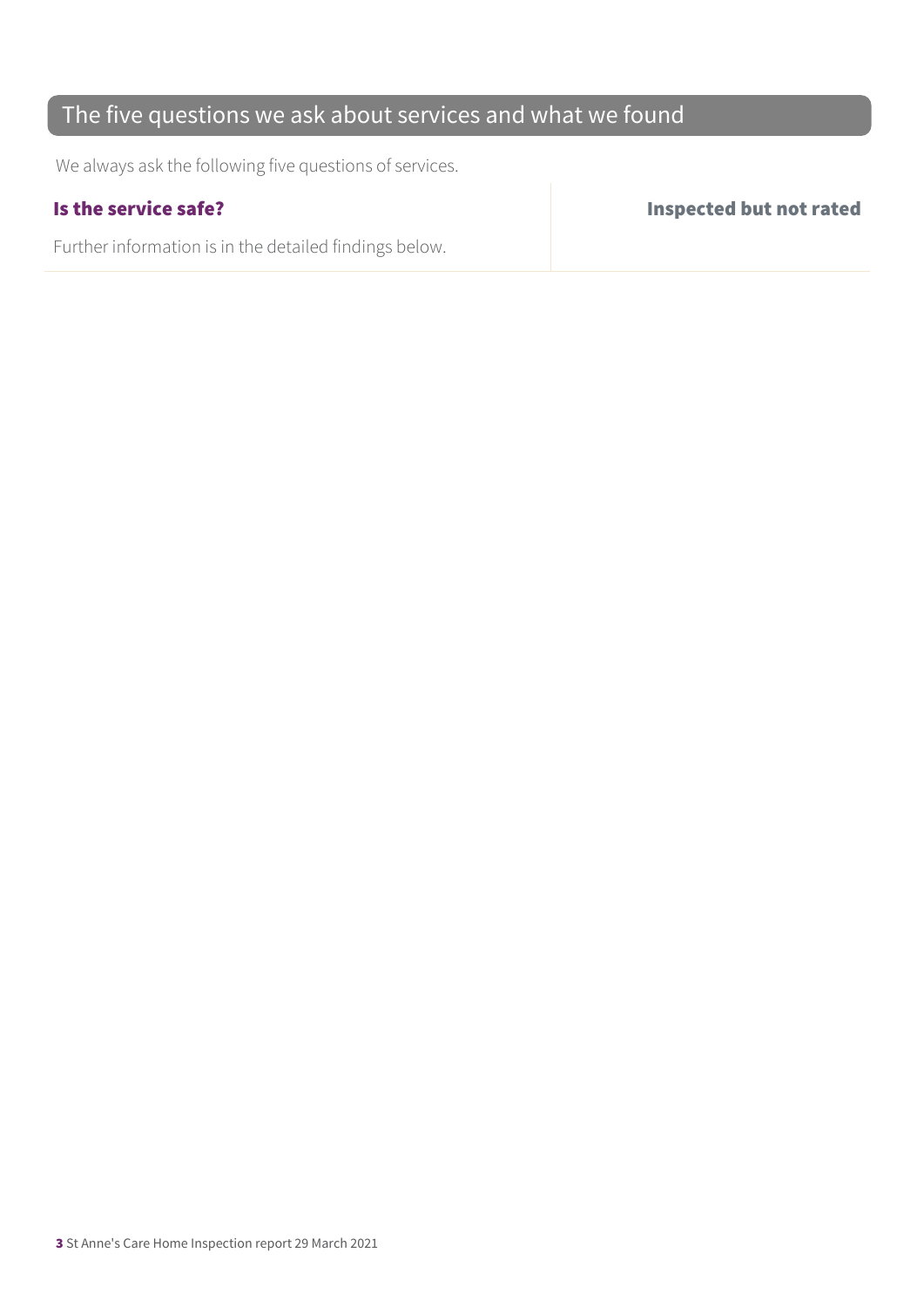

# St Anne's Care Home Detailed findings

## Background to this inspection

We carried out this inspection under Section 60 of the Health and Social Care Act 2008 as part of our regulatory functions. This inspection was planned to check whether the provider is meeting the legal requirements and regulations associated with the Health and Social Care Act 2008.

As part of CQC's response to the COVID-19 pandemic we are looking at the preparedness of care homes in relation to infection prevention and control. This was a targeted inspection looking at the infection control and prevention measures the provider has in place.

This inspection took place on 19 March 2021 and was announced.